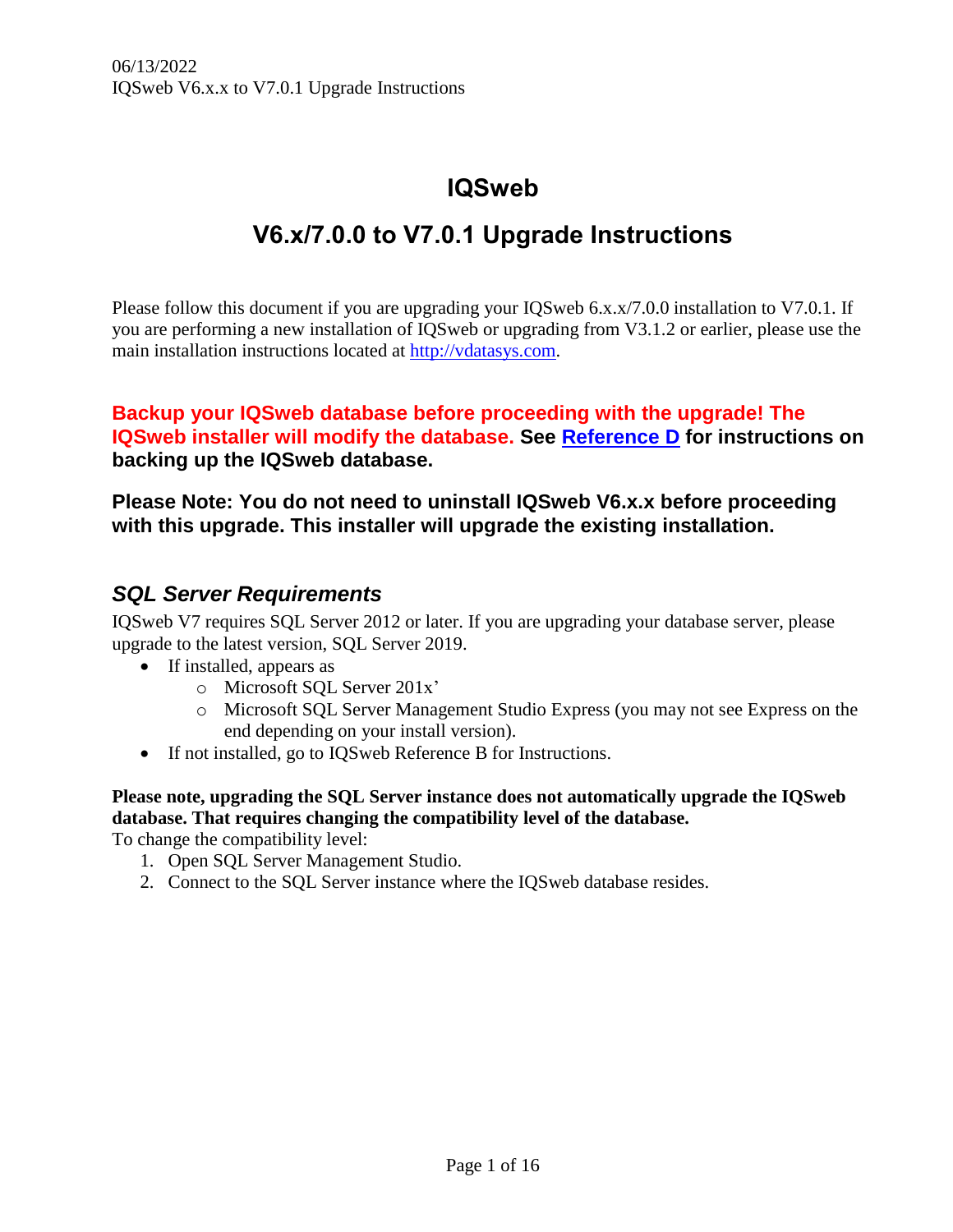3. **Right**-click on the IQSweb database.



4. In the Database Properties window, go to the Options page.

| Database Properties - IQSweb      |                      |                                                     |                       |                              |  | ⊓                        | $\times$             |
|-----------------------------------|----------------------|-----------------------------------------------------|-----------------------|------------------------------|--|--------------------------|----------------------|
| Select a page                     |                      | $\Box$ Script $\triangledown$ $\Box$ Help           |                       |                              |  |                          |                      |
| General                           |                      |                                                     |                       |                              |  |                          |                      |
| $\mathcal{L}$ Files<br>Filegroups |                      |                                                     |                       |                              |  |                          |                      |
| Cotions                           |                      | Collation:<br>Full<br>Recovery model:               |                       | SQL Latin1 General CP1 CI AS |  |                          | $\checkmark$         |
| Change Tracking                   |                      |                                                     |                       |                              |  |                          | $\ddot{\phantom{1}}$ |
| Fermissions                       | Compatibility level: |                                                     | SQL Server 2019 (150) |                              |  | $\overline{\phantom{0}}$ |                      |
| Extended Properties               |                      |                                                     |                       |                              |  |                          |                      |
| Mirroring                         |                      | Containment type:                                   | None                  |                              |  |                          |                      |
| F Transaction Log Shipping        |                      | Other options:                                      |                       |                              |  |                          |                      |
| <b>&amp;</b> Query Store          |                      |                                                     |                       |                              |  |                          |                      |
|                                   |                      | SE 21  <br>画                                        |                       |                              |  |                          |                      |
|                                   |                      | $\times$ Database Scoped Configurations             |                       |                              |  |                          |                      |
|                                   |                      | <b>Legacy Cardinality Estimation</b>                |                       | OFF                          |  |                          |                      |
|                                   |                      | Legacy Cardinality Estimation For Secondary PRIMARY |                       |                              |  |                          |                      |
|                                   |                      | Max DOP                                             |                       | 0                            |  |                          |                      |
|                                   |                      | Max DOP For Secondary                               |                       |                              |  |                          |                      |
|                                   |                      | <b>Parameter Sniffing</b>                           |                       | ON                           |  |                          |                      |
|                                   |                      | Parameter Sniffing For Secondary<br><b>PRIMARY</b>  |                       |                              |  |                          |                      |
| <b>Connection</b>                 |                      | <b>Query Optimizer Fixes</b>                        |                       | OFF                          |  |                          |                      |
| Server:                           |                      | <b>Query Optimizer Fixes For Secondary</b>          |                       | <b>PRIMARY</b>               |  |                          |                      |
| localhost                         |                      | $\times$ FILESTREAM                                 |                       |                              |  |                          |                      |
| Connection:                       |                      | <b>FILESTREAM Directory Name</b>                    |                       |                              |  |                          |                      |
| SAIC-CORP\mortlandj               |                      | <b>FILESTREAM Non-Transacted Access</b>             |                       | Off                          |  |                          |                      |
|                                   |                      | $\times$ Misc.                                      |                       |                              |  |                          |                      |
| vir View connection properties    |                      | Allow Scripting                                     |                       | True                         |  |                          |                      |
|                                   |                      | <b>HideFileSettings</b>                             |                       | False                        |  |                          |                      |
|                                   |                      | $\times$ Miscellaneous                              |                       |                              |  |                          |                      |
|                                   |                      | Allow Snapshot Isolation                            |                       | <b>False</b>                 |  |                          |                      |
| <b>Progress</b>                   |                      | <b>ANSI NULL Default</b>                            |                       | False                        |  |                          |                      |
| Ready                             |                      | <b>Allow Snapshot Isolation</b>                     |                       |                              |  |                          |                      |
|                                   |                      |                                                     |                       | OK                           |  | Cancel                   |                      |

- 5. Ensure that the Compatibility level is set to **SQL Server 2012 (110)** or later. For the longest term compatibility in the future, select the latest level (currently **SQL Server 2019 (150)**).
- 6. Click **OK**.

# *IQSweb V7.0.1 IIS Configuration*

**If you have already installed V6.x.x, the V7.0.1 installer will not modify the IIS configuration! You can skip this section.**

The IQSweb V7.x installers will automatically configure Internet Information Services (IIS) to have the IQSWebPool application pool's Start Mode to be AlwaysRunning and to have Auto Start enabled. The installer will also configure the IQSweb web application to have ServiceAutoStart enabled and create a ServiceAutoStartProvider for the application to utilize.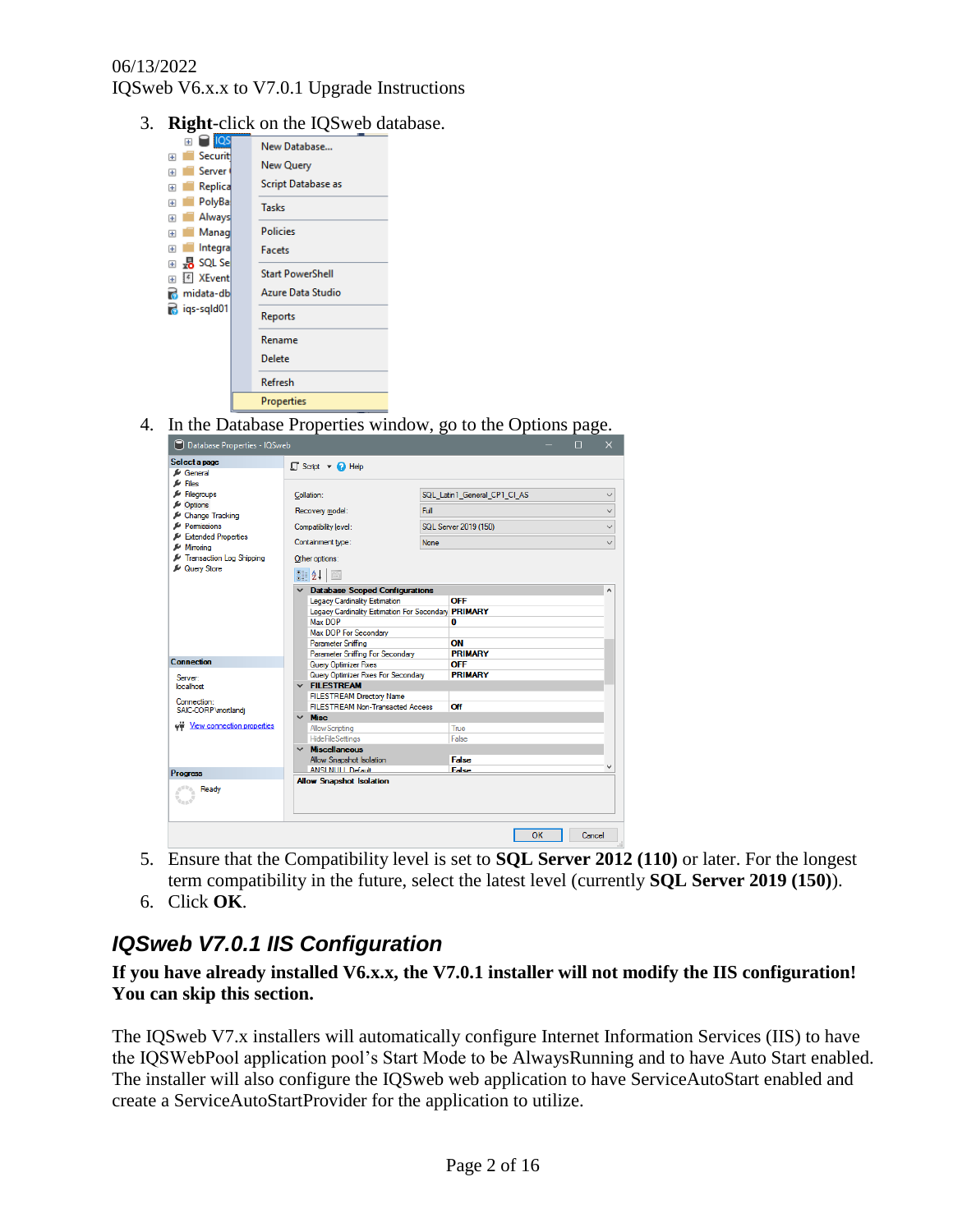These configuration changes are required to allow IQSweb to be running at all times and perform overnight batch processing updates needed to keep IRWIN up-to-date with the latest information from IQSweb and to import experience records. If the IQSweb system is offline when the batch processing jobs are scheduled to run, the jobs will begin once the system is back online.

If IQSweb V7.0.x is being deployed to a production server via a file copy (e.g. running an installer on a QA or development machine and copying the files and manually configuring IIS to run the application), IIS will need to be manually configured to allow the batch processing in IQSweb. Please contact your IQS regional representative to get a PowerShell script and instructions on performing the configuration.

# *Upgrading IQSweb from 6.x.x to V7.0.x*

- 1. On the computer where IQSweb is installed, download the V7.0.x installer. Double-click the installer, **IQSweb64.msi**, to begin the installation process.
- 2. Select **Maintain or upgrade an already installed instance**. Make sure the IQSweb instance is selected and click **OK**.

| OSweb Setup                                                                                        |          |                                         |   |
|----------------------------------------------------------------------------------------------------|----------|-----------------------------------------|---|
| <b>Multiple Instances</b><br>This package allows you to install multiple instances of the product. |          | 165                                     |   |
| Install new instance:<br>Maintain or upgrade an already installed instance:                        |          |                                         |   |
| <b>Product Name</b>                                                                                | Version  | <b>Install Location</b>                 |   |
| <b>IQSweb</b>                                                                                      | 6.1      | C: \Program Files \National Association |   |
| ∢                                                                                                  |          |                                         | ⋗ |
| Choose custom name for the instance:                                                               |          |                                         |   |
|                                                                                                    | $<$ Back | Next                                    |   |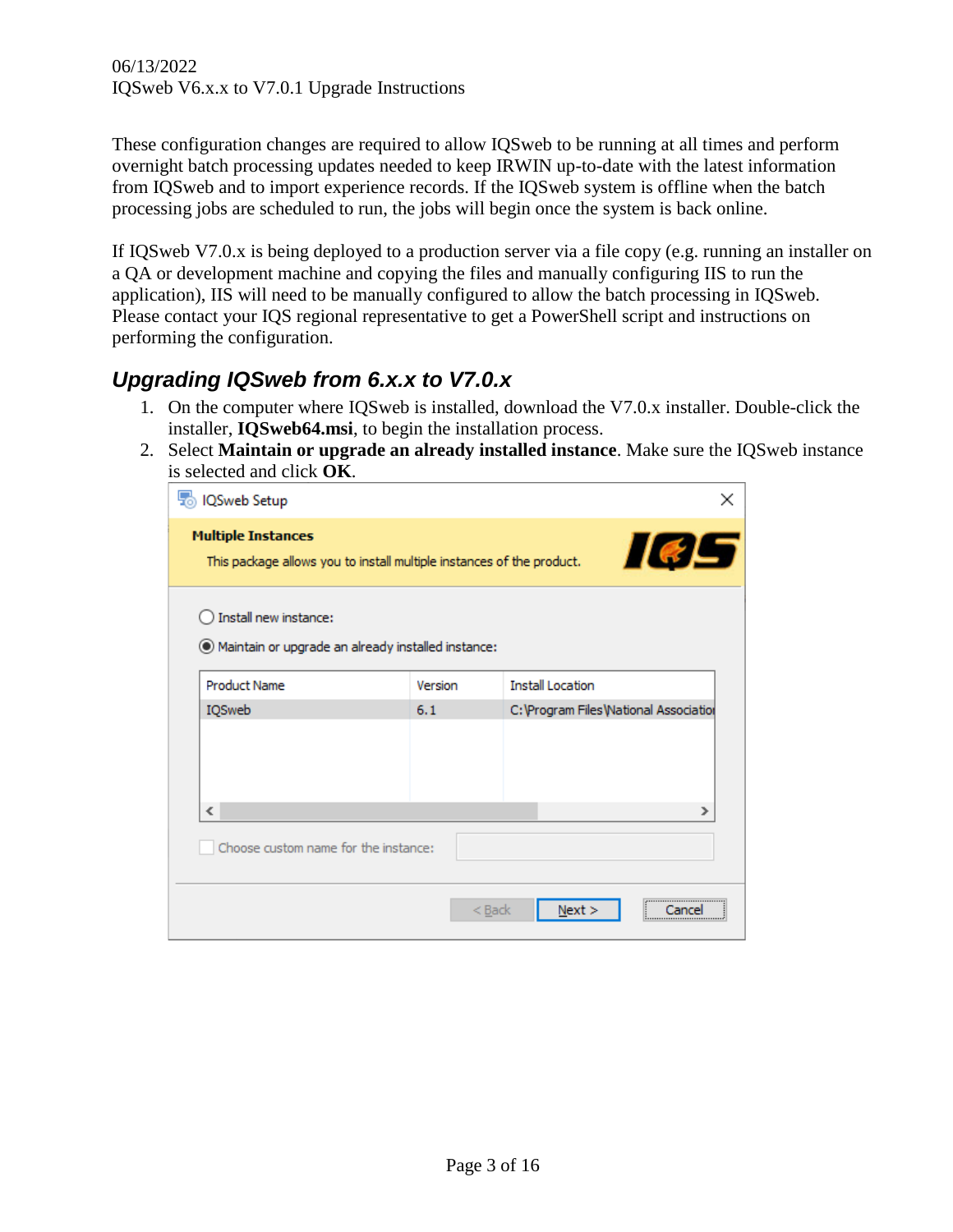3. You will be asked to confirm the upgrade. Click **Yes**.



4. The normal installation screens will then appear. Click **Next** to continue.

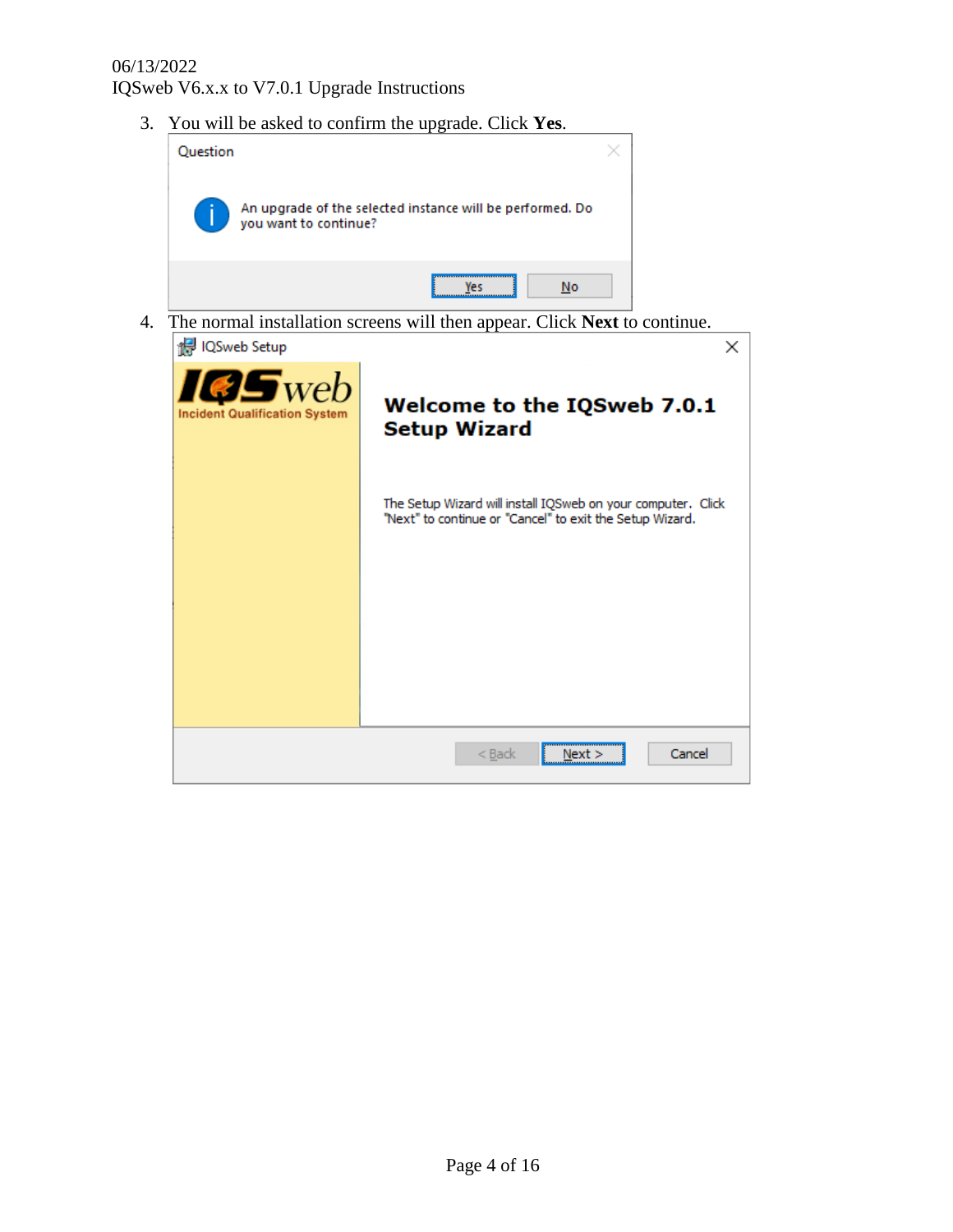5. Select the radio button to confirm the license agreement and click **Next**.

| <b>R</b> IQSweb Setup                                                                                            |  |
|------------------------------------------------------------------------------------------------------------------|--|
| <b>IQSweb License Agreement</b><br>$H \in L$                                                                     |  |
| Please read the following license agreement carefully.                                                           |  |
|                                                                                                                  |  |
| NASF PROPRIETARY SOFTWARE: This software is<br>proprietary to the National Association of State                  |  |
| Foresters. It may not be used, reproduced or                                                                     |  |
| disclosed without written approval of NASF.<br>This                                                              |  |
| software may not be dismantled, reverse-engineered                                                               |  |
| or used in any way either wholly or in parts for any<br>purpose other than to install and run the software       |  |
| as it is designed. It is illegal to use IQSweb or                                                                |  |
| any of its functionality for commercial purposes.                                                                |  |
| <b>I</b> accept the terms in the License Agreement                                                               |  |
| $\bigcirc$ I do not accept the terms in the License Agreement                                                    |  |
|                                                                                                                  |  |
| Next                                                                                                             |  |
| $Back$<br>Cancel                                                                                                 |  |
|                                                                                                                  |  |
| Click Next to agree to the Crystal Reports license agreement.                                                    |  |
| IQSweb Setup                                                                                                     |  |
|                                                                                                                  |  |
| <b>Crystal Reports License Agreement</b><br><b>II</b> &                                                          |  |
| Please read the following license agreement carefully.                                                           |  |
|                                                                                                                  |  |
| CRYSTAL REPORTS FOR VISUAL STUDIO .NET RUNTIME                                                                   |  |
| SOFTWARE DISTRIBUTION LICENSE AGREEMENT                                                                          |  |
| -IMPORTANT-Read This Carefully Before Continuing.                                                                |  |
| THIS IS A LEGAL AGREEMENT BETWEEN YOU AND CRYSTAL                                                                |  |
| DECISIONS, INC. ("Crystal Decisions"). YOUR RIGHTS TO REDISTRIBUTE                                               |  |
| THE CRYSTAL REPORTS FOR VISUAL STUDIO NET RUNTIME                                                                |  |
| SOFTWARE IS GOVERNED BY THE TERMS OF THIS LICENSE                                                                |  |
| AGREEMENT. IF YOU DO NOT ACCEPT THE TERMS AND CONDITIONS                                                         |  |
| OF THE SOFTWARE LICENSE, YOU MAY NOT REDISTRIBUTE THE<br>CRYSTAL REPORTS FOR VISUAL STUDIO .NET RUNTIME SOFTWARE |  |
| WITH SERVER/WEB APPLICATIONS. If you have any questions regarding                                                |  |
|                                                                                                                  |  |
|                                                                                                                  |  |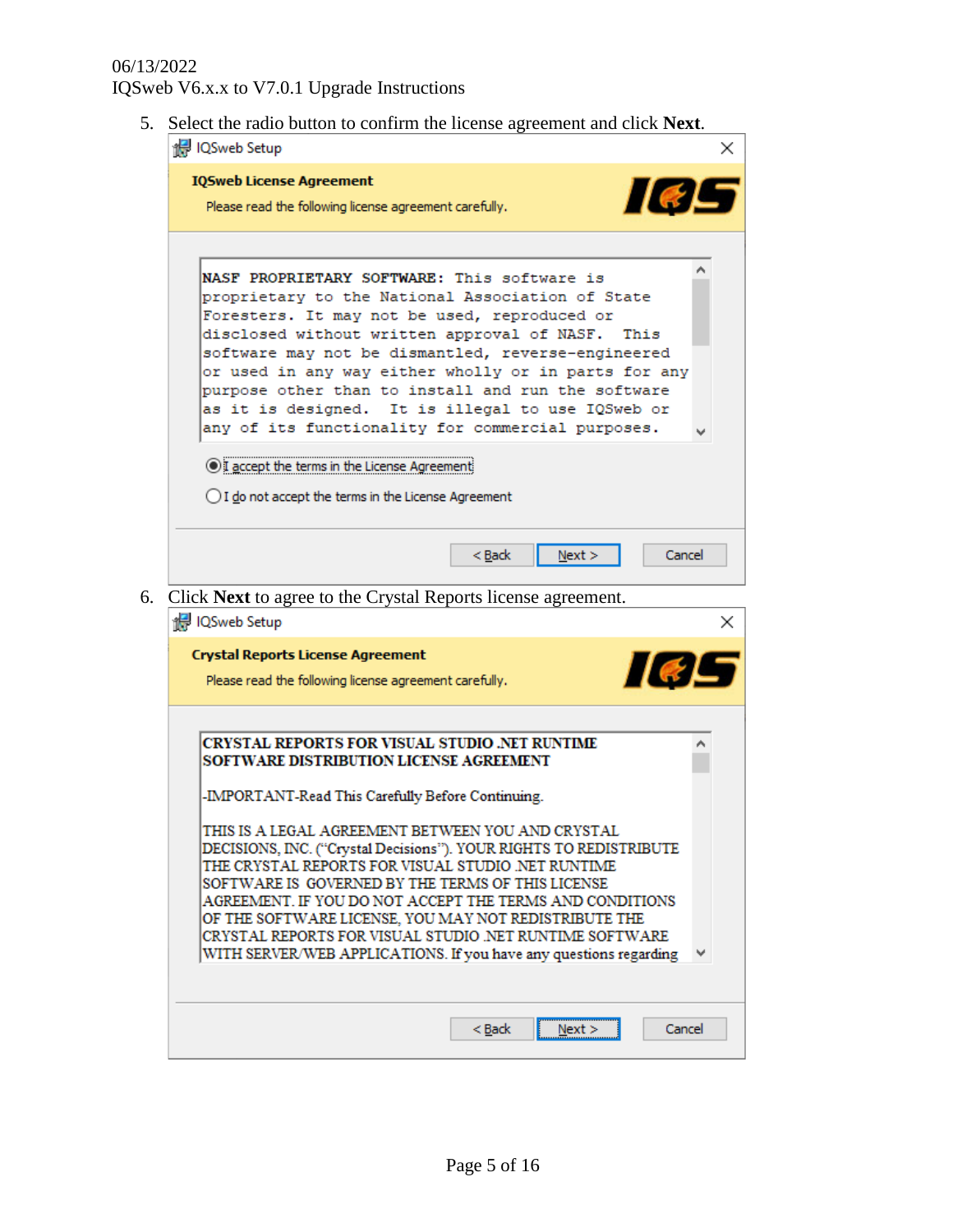7. Choose the installation folder for IQSweb. This should be the same folder by default as the 6.x.x installation. *Please note that this step may take a while. Please be patient!*

| $\frac{1}{2}$<br><b>P</b> IQSweb Setup                                                                        |        | × |
|---------------------------------------------------------------------------------------------------------------|--------|---|
| <b>Select Installation Folder</b><br>This is the folder where IQSweb will be installed.                       | 165    |   |
| To install in this folder, dick "Next". To install to a different folder, enter it below or dick<br>"Browse". |        |   |
| Folder:<br>C: \Program Files\National Association of State Foresters\IQSweb\                                  | Browse |   |
| $Back$<br>Next >                                                                                              | Cancel |   |

8. Confirm the database connection settings. These settings will be transferred from IQSweb 6.x.x. Click **Next**.

| <sup>1</sup> IQSweb Setup                                                                                | ×      |
|----------------------------------------------------------------------------------------------------------|--------|
| <b>Configure Database Connection</b><br>Please enter the database connection information for SQL Server. | 165    |
| Database Server Name:<br>localhost\sqlexpress                                                            |        |
| Database Name:<br>IQS                                                                                    |        |
| Database Server Login Name:                                                                              |        |
| IQSUser<br>Database Server Login Password:                                                               |        |
|                                                                                                          |        |
| $<$ Back<br>Next >                                                                                       | Cancel |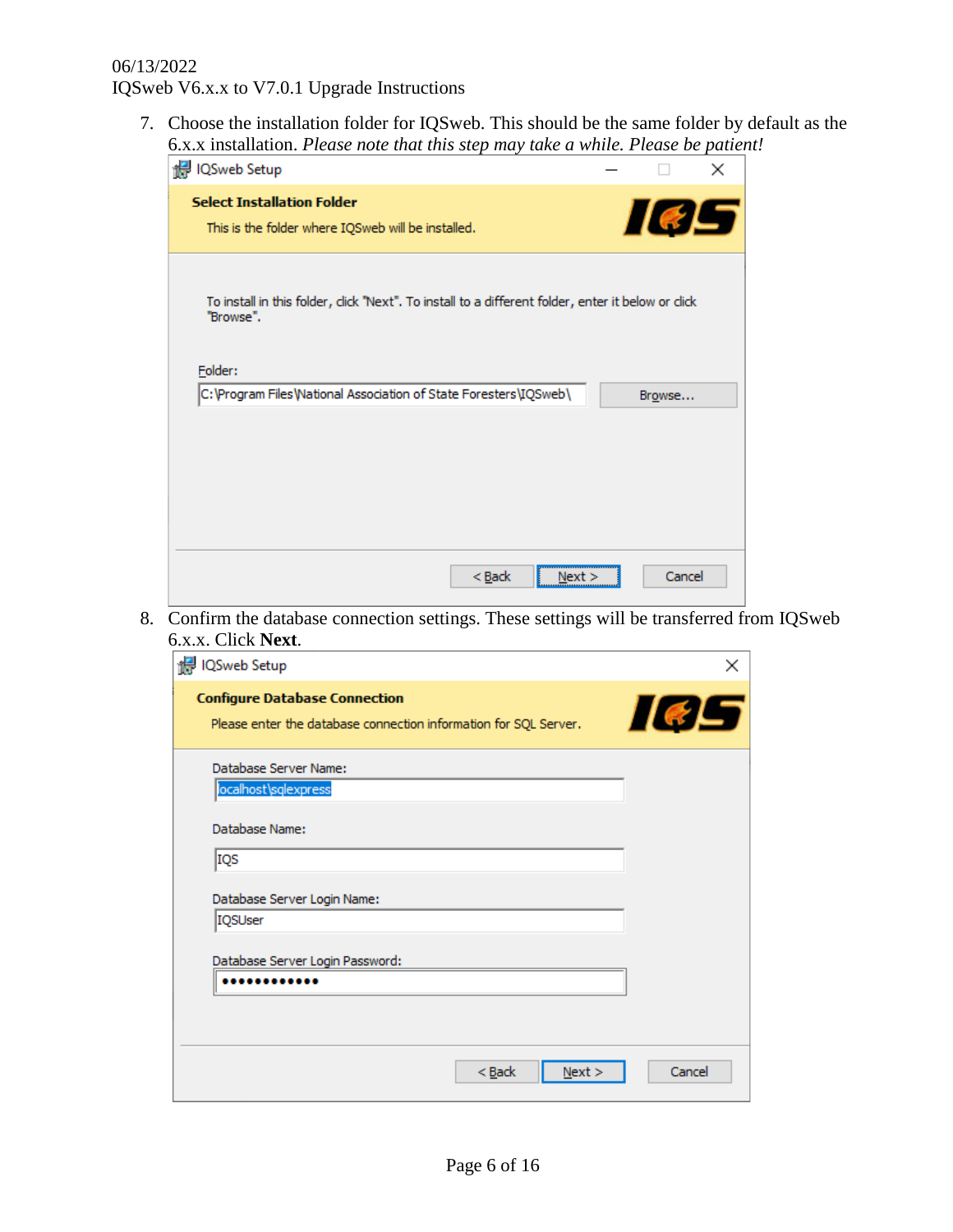9. Confirm the web site configuration. These settings will be transferred from IQSweb 6.x.x. Please note that IQSweb is now using it's own application pool. If in V4 or V5 you had selected "Create a new IQS Pool", you will see that the only option is "IQSWebPool". Otherwise, you will only see the option "Create a new IQS Pool". Click **Next**.

| . <u>.</u><br>--- <i>-</i> -- <i>--</i> -<br>id IQSweb Setup                      | ×      |
|-----------------------------------------------------------------------------------|--------|
| <b>Web Site Configuration</b><br>Enter the virtual directory for the application. | 105    |
| Virtual Directory:<br>IQS                                                         |        |
| Optional IIS Settings<br>Site:<br>Default Web Site<br>$\checkmark$                |        |
| <b>Application Pool:</b><br>IQSWebPool<br>$\checkmark$                            |        |
|                                                                                   |        |
| $Back$<br>Next                                                                    | Cancel |

10. If you have previously installed IQSweb V6.x.x on this computer, you will instead see a message that the integration certificate already exists.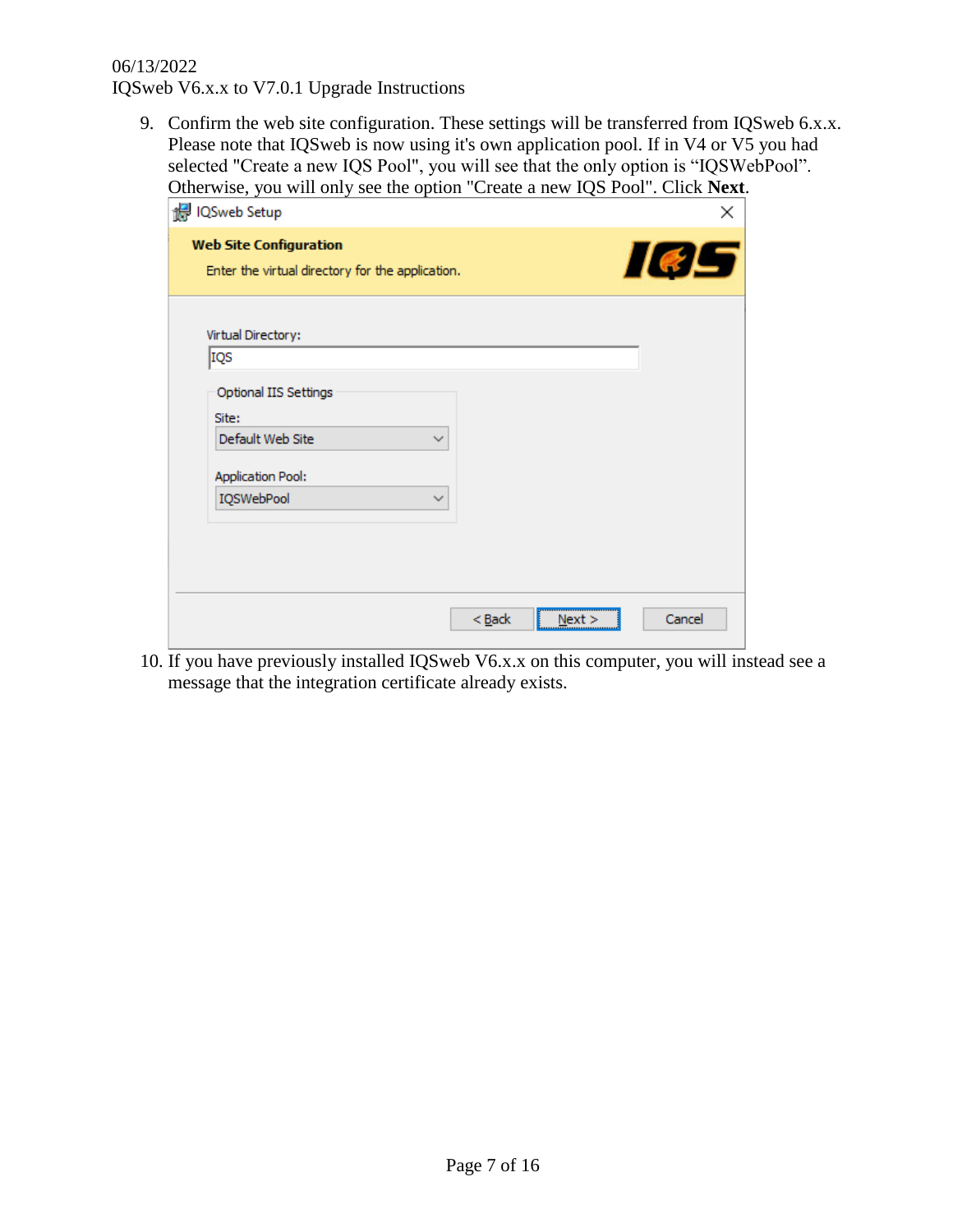

If the certificate does not already exist, copy and save the **Integration Certificate Passphrase**. This passphrase needs to be given to your IQS Manager. The IQS Manager will need this Passphrase for configuring IRWIN within the IQS application. **THIS IS YOUR ONLY OPPORTUNITY TO COPY THIS PASSPHRASE! DO THIS NOW and send to your IQS Training Manager.**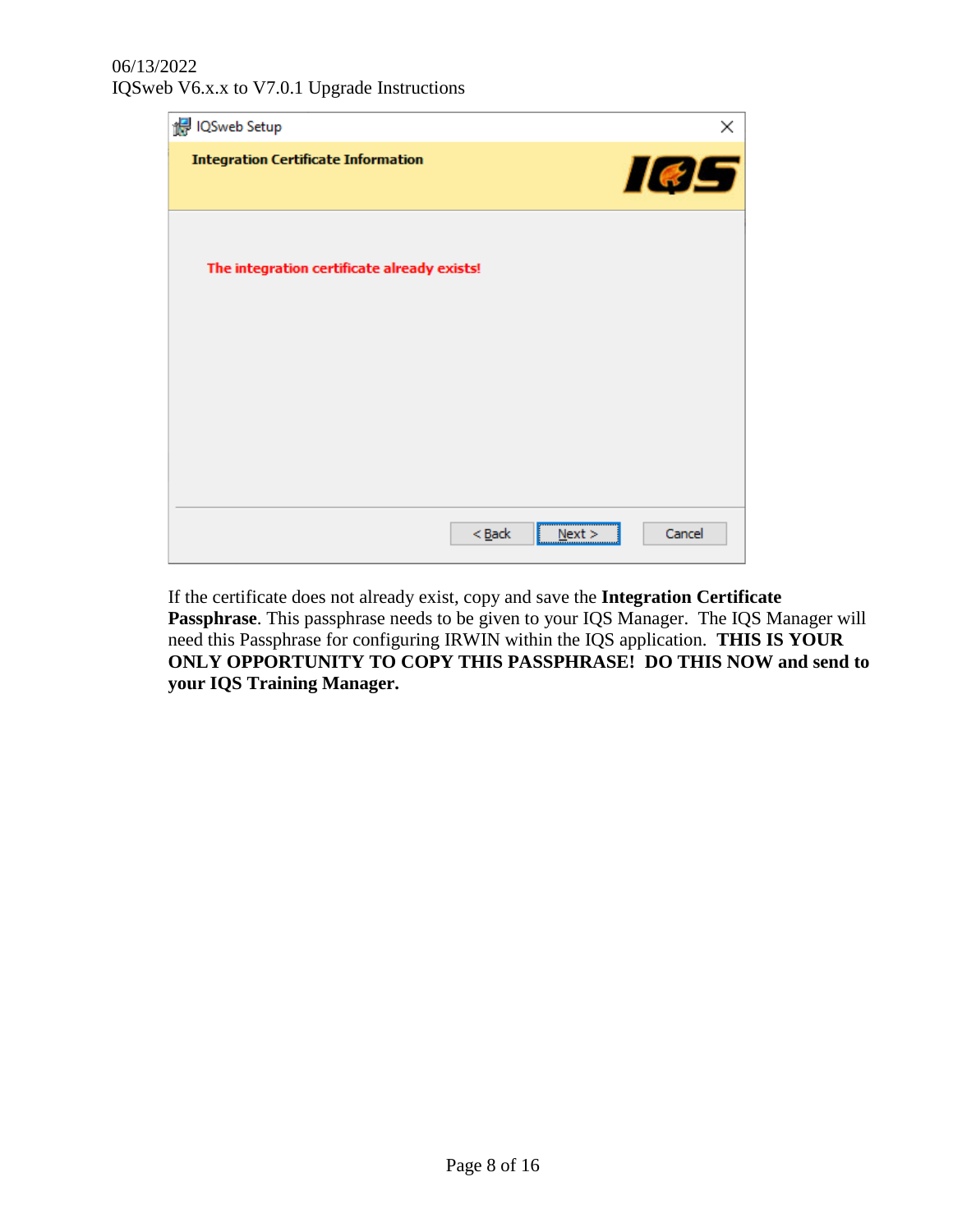| IQSweb Setup<br>×                                                                                                                                                 |
|-------------------------------------------------------------------------------------------------------------------------------------------------------------------|
| <b>Integration Certificate Information</b><br>IeE                                                                                                                 |
| IMPORTANT! Copy and store the following passphrase! It will be used to<br>connect to the IRWIN Integration Service.<br>4SMpzqf9vhPQFF\$                           |
|                                                                                                                                                                   |
| $Back$<br>Next<br>Cancel                                                                                                                                          |
| Click Next.<br>11. Click Install to begin the upgrade process.                                                                                                    |
| <b>P</b> IQSweb Setup<br>×                                                                                                                                        |
| <b>Ready to Install</b><br><b>IGL</b><br>The Setup Wizard is ready to begin the IQSweb installation.                                                              |
| Click "Install" to begin the installation. If you want to review or change any of your<br>installation settings, click "Back". Click "Cancel" to exit the wizard. |
|                                                                                                                                                                   |

12. The IQSweb installer uses **SQL Server 2012 Native Client** to update the IQSweb database. The installer will check to see if the client is installed on the system. If it is not, you will be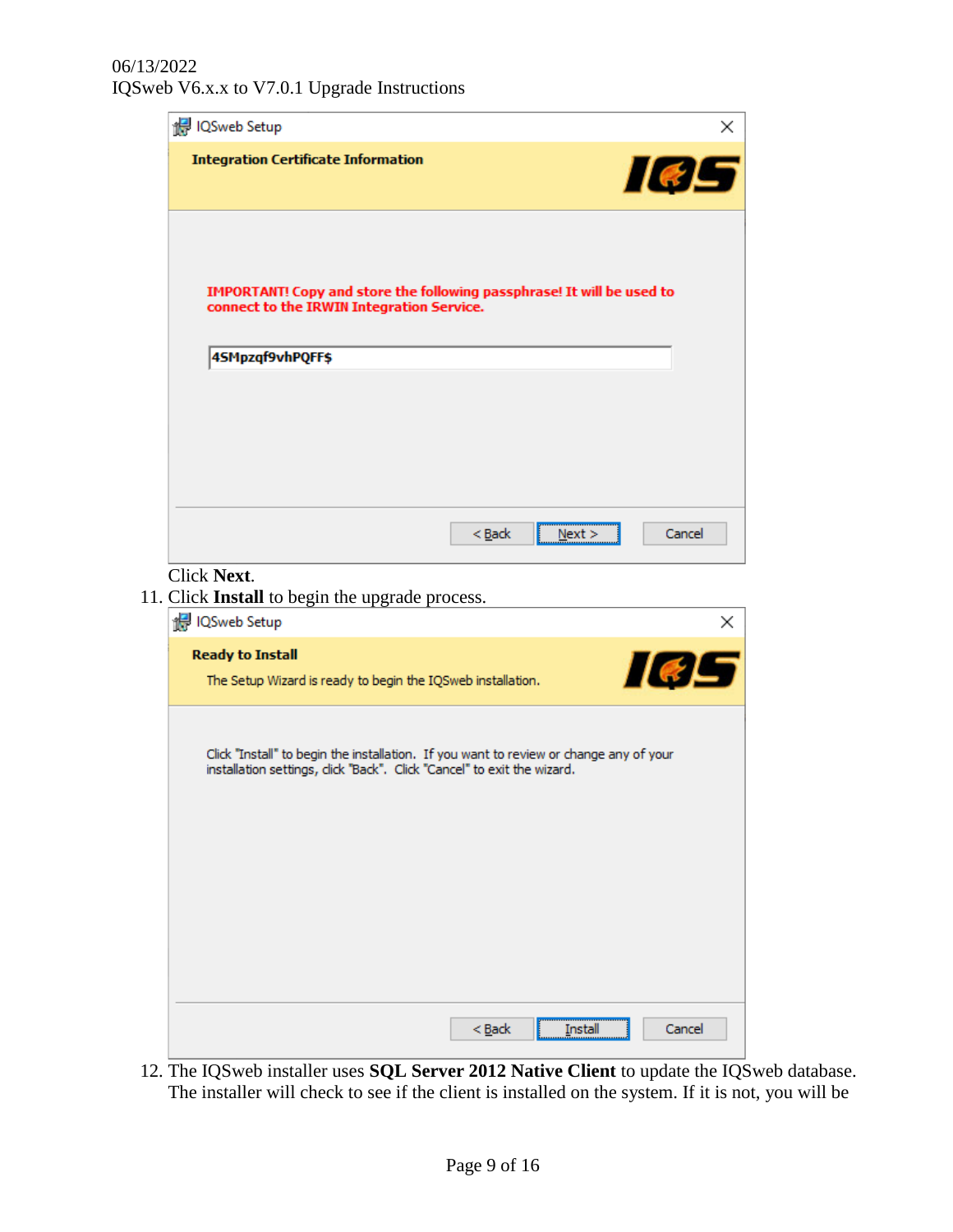prompted to install the client.

| ICSweb Setup                                                                          | ×                          |
|---------------------------------------------------------------------------------------|----------------------------|
| <b>Installing IQSweb</b>                                                              | 105                        |
| Please wait while the Setup Wizard installs IQSweb. This may take several<br>minutes. |                            |
| Installing prerequisite software<br>Status:                                           |                            |
|                                                                                       |                            |
|                                                                                       |                            |
|                                                                                       |                            |
|                                                                                       |                            |
|                                                                                       |                            |
|                                                                                       | $Back$<br>Next ><br>Cancel |

13. If the **SQL Server 2012 Native** Client is not installed, the **Microsoft SQL Server 2012 Native Client Setup** window will appear (it may be hidden behind the IQSweb installer, please check the task bar for a flashing icon to click). Click **Next**

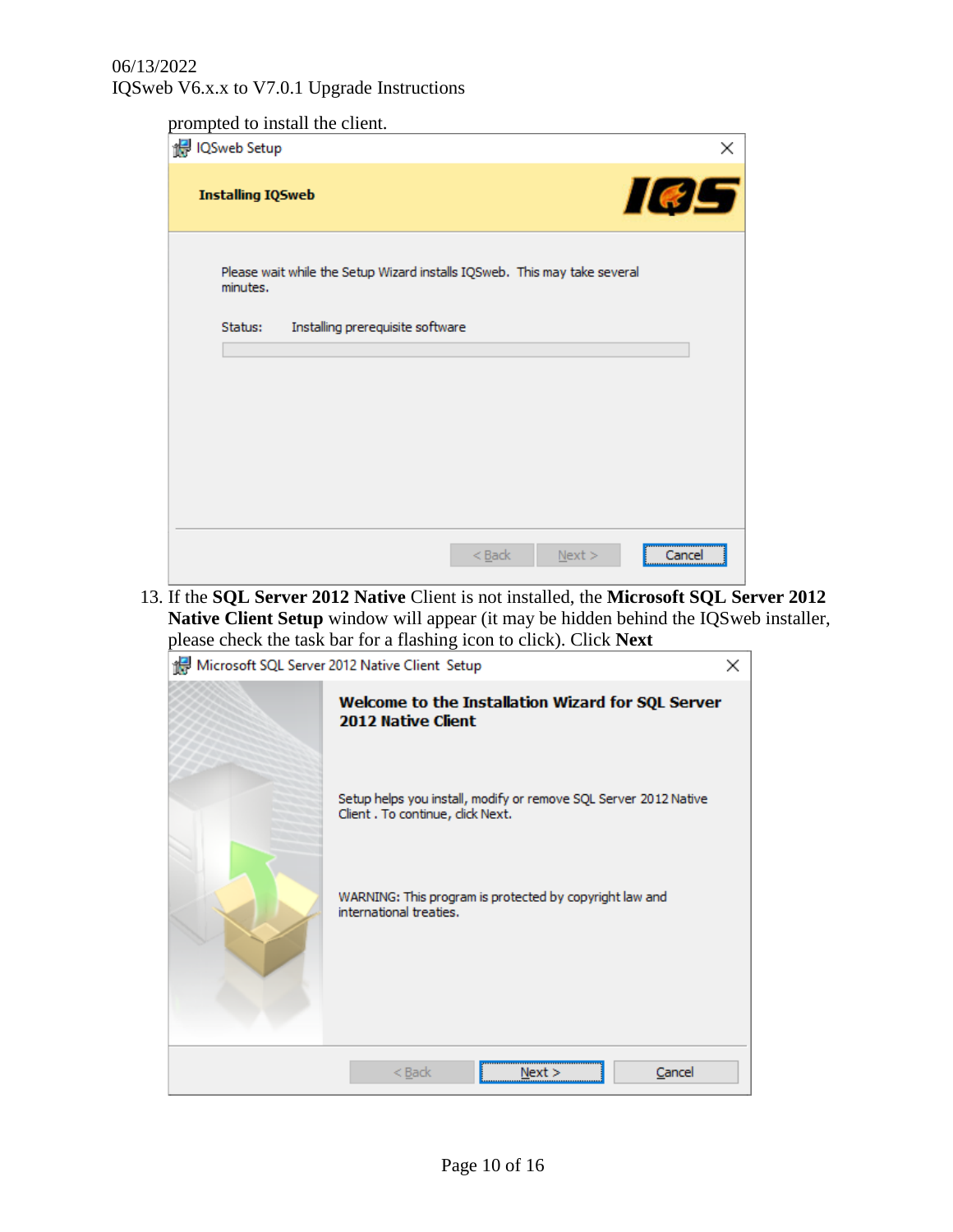14. Accept the license agreement and click **Next**.

| Microsoft SQL Server 2012 Native Client Setup                                                                                                                                                                                                                                                       | x |
|-----------------------------------------------------------------------------------------------------------------------------------------------------------------------------------------------------------------------------------------------------------------------------------------------------|---|
| <b>License Agreement</b>                                                                                                                                                                                                                                                                            |   |
| Please read the following license agreement carefully.                                                                                                                                                                                                                                              |   |
|                                                                                                                                                                                                                                                                                                     |   |
| MICROSOFT SOFTWARE LICENSE TERMS                                                                                                                                                                                                                                                                    |   |
| MICROSOFT SQL SERVER 2012 NATIVE CLIENT                                                                                                                                                                                                                                                             |   |
| These license terms are an agreement between Microsoft Corporation (or<br>based on where you live, one of its affiliates) and you. Please read them.<br>They apply to the software named above, which includes the media on which<br>you received it, if any. The terms also apply to any Microsoft |   |
| updates,                                                                                                                                                                                                                                                                                            |   |
| I accept the terms in the license agreement<br>$\bigcirc$ I do not accept the terms in the license agreement                                                                                                                                                                                        |   |
| $<$ Back<br>Cancel<br>Next >                                                                                                                                                                                                                                                                        |   |

## 15. At the Feature Selection screen, click **Next**.

| Microsoft SQL Server 2012 Native Client Setup                                         | ×                                                            |
|---------------------------------------------------------------------------------------|--------------------------------------------------------------|
| <b>Feature Selection</b><br>Select the program features you would like to install.    |                                                              |
| Click an icon in the following list to change how a feature is installed.             |                                                              |
| <b>Client Components</b><br>⊟∽l<br>$\frac{1}{2}$ $\cdot$ SQL Server Native Client SDK | Feature description<br>Microsoft SQL Server Native<br>Client |
| Installation path                                                                     |                                                              |
|                                                                                       | Browse                                                       |
|                                                                                       | Disk Cost                                                    |
| $Back$                                                                                | Next ><br>Cancel                                             |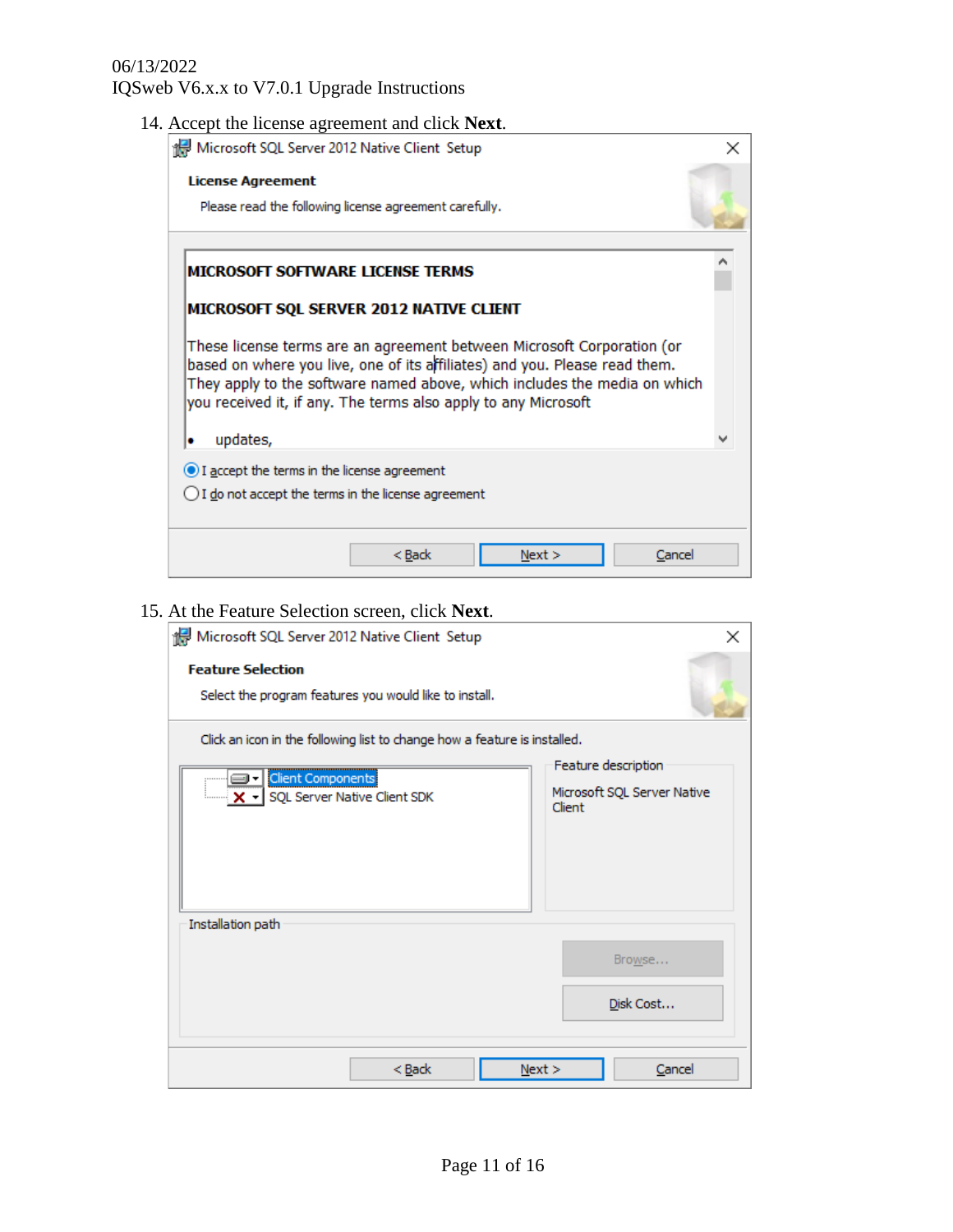| 16. Click Install. |                                          |                                                        |                                                                           |                                                                                                |
|--------------------|------------------------------------------|--------------------------------------------------------|---------------------------------------------------------------------------|------------------------------------------------------------------------------------------------|
|                    |                                          | Microsoft SQL Server 2012 Native Client Setup          |                                                                           | ×                                                                                              |
|                    | <b>Ready to Install the Program</b>      |                                                        |                                                                           |                                                                                                |
|                    | Setup is ready to begin installation.    |                                                        |                                                                           |                                                                                                |
|                    | Click Install to begin the installation. |                                                        |                                                                           |                                                                                                |
| exit Setup.        |                                          |                                                        |                                                                           | If you want to review or change any of your installation settings, click Back. Click Cancel to |
|                    |                                          |                                                        |                                                                           |                                                                                                |
|                    |                                          |                                                        |                                                                           |                                                                                                |
|                    |                                          |                                                        |                                                                           |                                                                                                |
|                    |                                          |                                                        |                                                                           |                                                                                                |
|                    |                                          | $<$ Back                                               | Install                                                                   | Cancel                                                                                         |
|                    | 17. Wait for the installer to finish.    |                                                        |                                                                           |                                                                                                |
|                    |                                          | Microsoft SQL Server 2012 Native Client Setup          |                                                                           | $\times$                                                                                       |
|                    |                                          | <b>Installing SQL Server 2012 Native Client</b>        |                                                                           |                                                                                                |
|                    |                                          | The program features you selected are being installed. |                                                                           |                                                                                                |
|                    |                                          | Client. This may take several minutes.                 | Please wait while the Installation Wizard installs SQL Server 2012 Native |                                                                                                |
|                    | Status:                                  |                                                        |                                                                           |                                                                                                |
|                    | Validating install                       |                                                        |                                                                           |                                                                                                |
|                    |                                          |                                                        |                                                                           |                                                                                                |
|                    |                                          |                                                        |                                                                           |                                                                                                |
|                    |                                          |                                                        |                                                                           |                                                                                                |
|                    |                                          |                                                        |                                                                           |                                                                                                |
|                    |                                          |                                                        |                                                                           |                                                                                                |
|                    |                                          | $<$ Back                                               | $N$ ext >                                                                 | Cancel                                                                                         |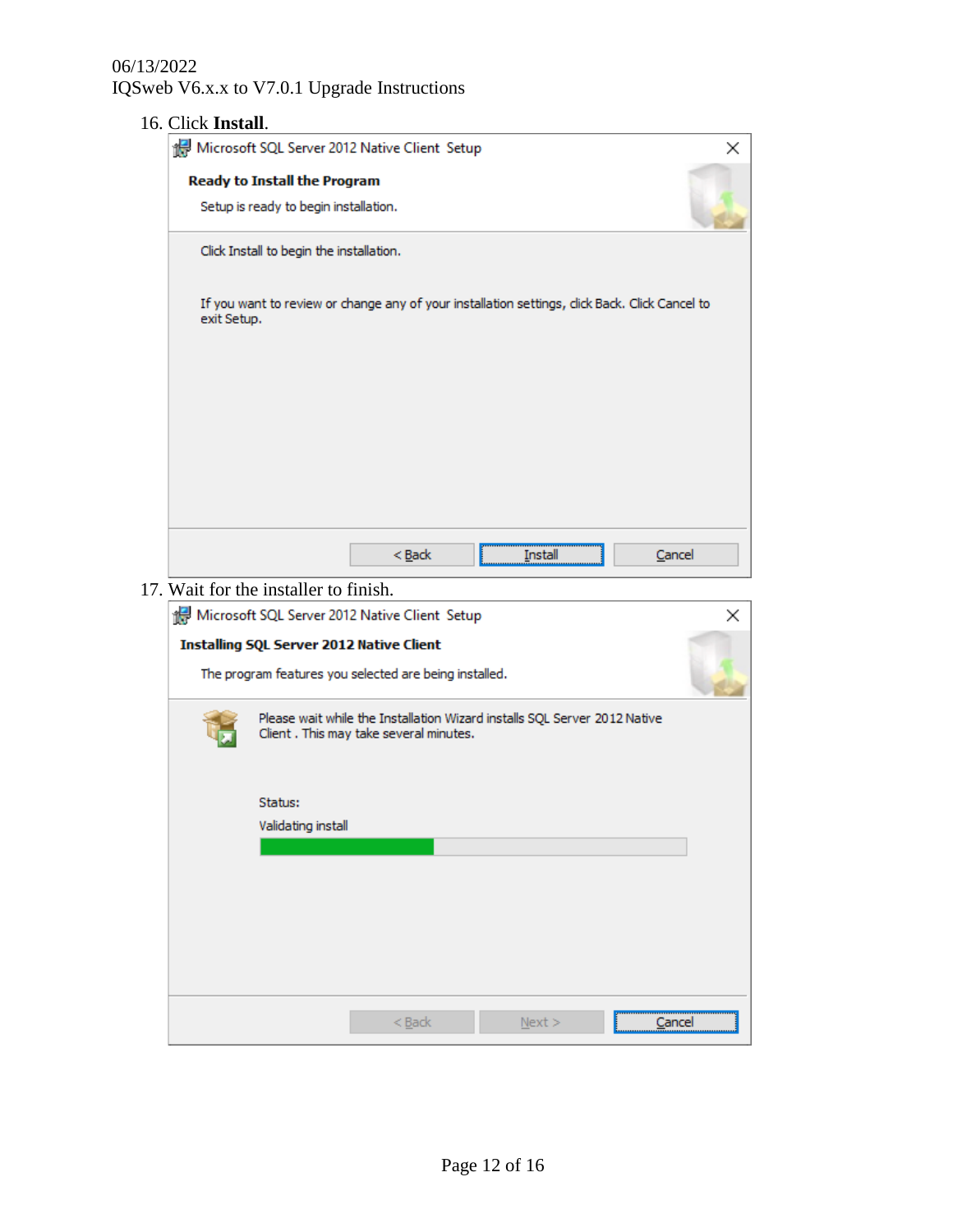| Microsoft SQL Server 2012 Native Client Setup                                            | × |
|------------------------------------------------------------------------------------------|---|
| Completing the SQL Server 2012 Native Client<br><b>installation</b>                      |   |
| Setup has installed SQL Server 2012 Native Client successfully. Click<br>Finish to exit. |   |
| Finish<br>$Back$<br>Cancel<br>19. The IQSweb installation will resume.<br>IQSweb Setup   | × |
| IØS<br><b>Installing IQSweb</b>                                                          |   |
| Please wait while the Setup Wizard installs IQSweb. This may take several<br>minutes.    |   |
| Copying new files<br>Status:                                                             |   |
|                                                                                          |   |
|                                                                                          |   |
|                                                                                          |   |
|                                                                                          |   |

If this is the first time you installed IQSweb V7.0.x on the computer, you may see a prompt about installing a certificate from **IQSweb CA**. Click **Yes** to install the certificate. This certificate is then used to install a certificate that will be used to encrypt and decrypt the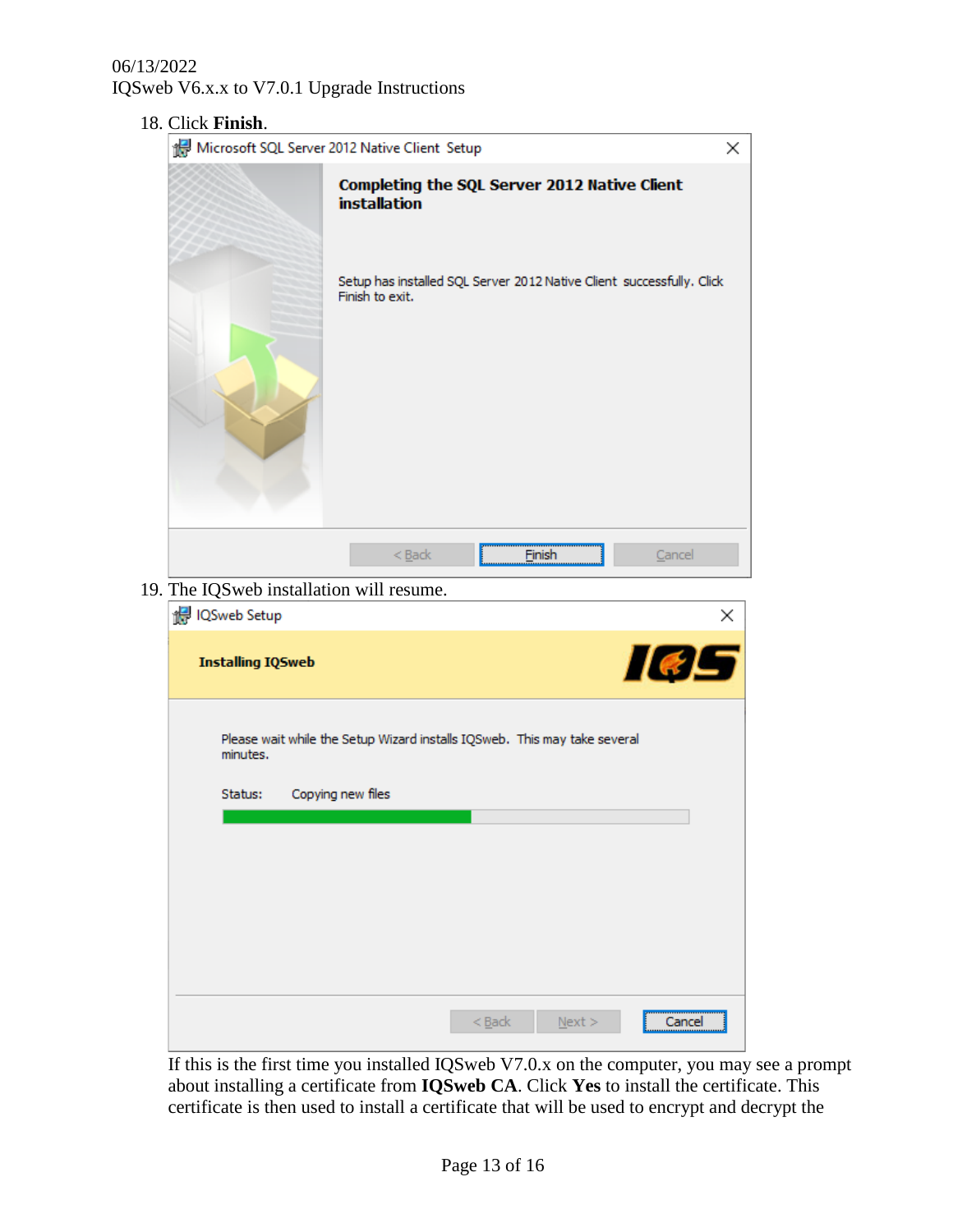IRWIN credentials.



20. Click **Finish** to end the installation.



21. Go to the IQS login page and click the About link in the lower left corner. The Database Version should be 7.0.0. The Program version should be 7.0.1.

# **About IQSweb**

Program Version: V7.0.1

Database Version: V7.0.0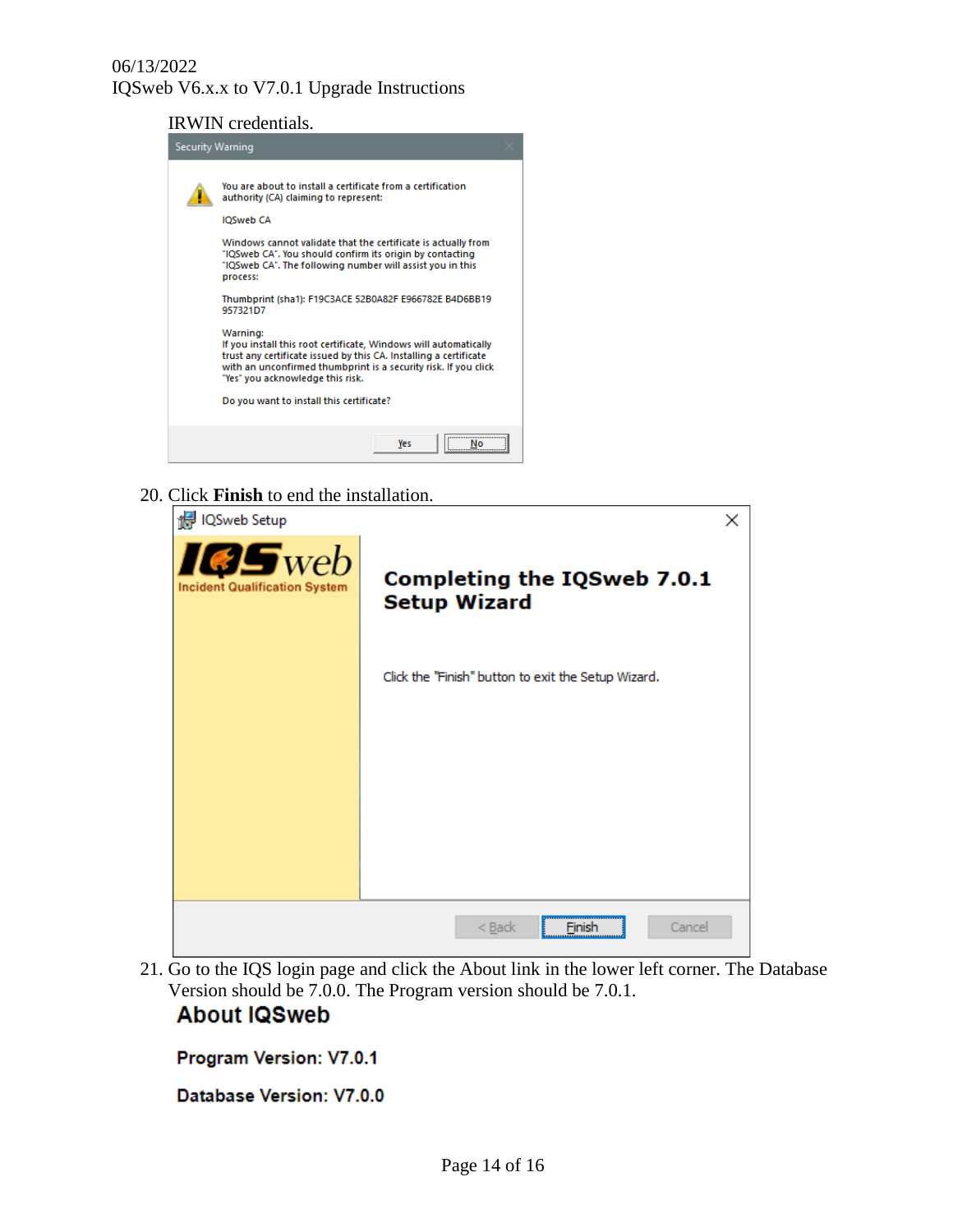You can also confirm installation by going to **Programs and Features** in the Control Panel. IQSweb should now show up as version 7.0.1.

| Programs and Features                 |                                                                                              |                                  |                     |         |                                                           | п  | ×             |
|---------------------------------------|----------------------------------------------------------------------------------------------|----------------------------------|---------------------|---------|-----------------------------------------------------------|----|---------------|
|                                       | > Control Panel > Programs > Programs and Features                                           |                                  |                     |         | Search Programs and Features<br>V Ö                       |    | $\mathcal{Q}$ |
| <b>Control Panel Home</b>             | Uninstall or change a program                                                                |                                  |                     |         |                                                           |    |               |
| View installed updates                | To uninstall a program, select it from the list and then click Uninstall, Change, or Repair. |                                  |                     |         |                                                           |    |               |
| ⊕<br>Turn Windows features on or      |                                                                                              |                                  |                     |         |                                                           |    |               |
| off                                   | Uninstall<br>Organize $\blacktriangledown$                                                   |                                  |                     |         |                                                           | 距→ |               |
| Install a program from the<br>network | $\overline{\phantom{a}}$<br>Name                                                             | <b>Publisher</b>                 | <b>Installed On</b> | Size    | Version                                                   |    |               |
|                                       | <b>BE AccessData Enterprise Agent</b>                                                        | AccessData                       | 12/19/2019          | 60.0 MB | 6.0.0.17                                                  |    |               |
|                                       | Active Directory Authentication Library for SQL Se                                           | <b>Microsoft Corporation</b>     | 1/9/2020            | 3.15 MB | 15.0.1300.359                                             |    |               |
|                                       | Azure Data Studio                                                                            | <b>Microsoft Corporation</b>     | 2/13/2022           | 449 MB  | 1.32.0                                                    |    |               |
|                                       | Browser for SQL Server 2017                                                                  | <b>Microsoft Corporation</b>     | 12/9/2020           | 15.9 MB | 14.0.1000.169                                             |    |               |
|                                       | CarbonBlack Sensor                                                                           | Carbon Black, Inc.               | 5/2/2021            | 312 KB  | 7.1.1.16959                                               |    |               |
|                                       | Cb Cb Protection Agent                                                                       | Carbon Black, Inc.               | 5/2/2021            | 23.1 MB | 8.1.7.6                                                   |    |               |
|                                       | <b><del>○</del></b> IOSweb                                                                   | National Association of State Fo | 6/10/2022           | 35.6 MB | 7.0.1                                                     |    |               |
|                                       | McAfee Agent                                                                                 | McAfee, LLC.                     | 5/9/2022            |         | 5.7.6.251                                                 |    |               |
|                                       | McAfee Endpoint Security Platform                                                            | McAfee, LLC.                     | 5/3/2022            | 102 MB  | 10.7.0                                                    |    |               |
|                                       | McAfee Endpoint Security Threat Prevention                                                   | McAfee, LLC.                     | 5/3/2022            | 28.3 MB | 10.7.0                                                    |    |               |
|                                       | Microsoft Help Viewer 2.3                                                                    | <b>Microsoft Corporation</b>     | 1/9/2020            |         | 12.1 MB 2.3.28107                                         |    |               |
|                                       | National Association of State Foresters Product version: 7.0.1                               | 35.6 MB<br>Size:                 | Comments:           |         | This installer database contains the logic and data requi |    |               |

- 22. If you do not see the login page and the IQS site is not coming up as normal, but instead with a 503 error, restart the IQSWebPool application pool in Internet Information Services (IIS).
	- a. Go to the **Control Panel**, select **Administrative Tools** and double-click Internet Information Services (IIS) Manager:

| 穯<br>$\overline{\mathbf{v}}$        |               |                     | Manage                                             | Manage                   | Administrative Tools |             | п                           | ×            |                          |
|-------------------------------------|---------------|---------------------|----------------------------------------------------|--------------------------|----------------------|-------------|-----------------------------|--------------|--------------------------|
| <b>File</b><br>Home                 | Share         | View                | <b>Shortcut Tools</b>                              | <b>Application Tools</b> |                      |             |                             | $\checkmark$ | Ø                        |
|                                     |               |                     | « All Control Panel Items > Administrative Tools > |                          | √ ⊙                  |             | Search Administrative Tools | ٩            |                          |
|                                     |               | Name                |                                                    |                          | Date modified        | Type        | Size                        |              | ۸                        |
| <b>A</b> Quick access               |               |                     | <b>Terminal Services</b>                           |                          | 9/15/2018 7:19 AM    | File folder |                             |              |                          |
| Desktop                             | À             |                     | Component Services                                 |                          | 9/15/2018 7:12 AM    | Shortcut    |                             | 2 KB         |                          |
| Downloads                           | $\mathcal{A}$ |                     | Computer Management                                |                          | 9/15/2018 7:12 AM    | Shortcut    |                             | 2 KB         |                          |
| 傽<br>Documents                      | $\mathcal{A}$ |                     |                                                    |                          |                      |             |                             |              |                          |
| <b>Pictures</b>                     | À             |                     | <b>Na Defragment and Optimize Drives</b>           |                          | 9/15/2018 7:12 AM    | Shortcut    |                             | 2 KB         |                          |
|                                     |               | <b>Disk Cleanup</b> |                                                    |                          | 9/15/2018 7:12 AM    | Shortcut    |                             | 2 KB         |                          |
| wwwroot                             | À             | ■ Event Viewer      |                                                    |                          | 9/15/2018 7:12 AM    | Shortcut    |                             | 2 KB         |                          |
| bin                                 |               |                     | internet Information Services (IIS) Manager        |                          | 9/15/2018 7:13 AM    | Shortcut    |                             | $2$ KB       |                          |
| IQS_GA                              |               | iSCSI Initiator     |                                                    |                          | 9/15/2018 7:12 AM    | Shortcut    |                             | 2 KB         |                          |
| <b>IQSDevLogs</b>                   |               |                     | Local Security Policy                              |                          | 9/15/2018 7:13 AM    | Shortcut    |                             | $2$ KB       |                          |
|                                     |               | æ                   | <b>Microsoft Azure Services</b>                    |                          | 9/15/2018 7:13 AM    | Shortcut    |                             | 2 KB         |                          |
| <b>IQSLogs</b>                      |               |                     | ODBC Data Sources (32-bit)                         |                          | 9/15/2018 7:12 AM    | Shortcut    |                             | 2 KB         |                          |
| <b>This PC</b>                      |               |                     |                                                    |                          |                      |             |                             | ≯            |                          |
| 1 item selected 1.10 KB<br>25 items |               |                     |                                                    |                          |                      |             |                             | 胆            | $\overline{\phantom{a}}$ |
|                                     |               |                     |                                                    |                          |                      |             |                             |              |                          |

b. Click the caret to expand the server in the **Connections Pane** and select **Application Pools**.

|                    | File View Help                 |                          |  |
|--------------------|--------------------------------|--------------------------|--|
| <b>Connections</b> |                                |                          |  |
|                    | 8 HP 68                        |                          |  |
|                    | Start Page                     |                          |  |
|                    | $\vee$ $\bigoplus$ IQS-WEBQA01 |                          |  |
|                    |                                | <b>Application Pools</b> |  |
|                    | $>$ $\bullet$ Sites            |                          |  |
|                    |                                |                          |  |
|                    |                                |                          |  |